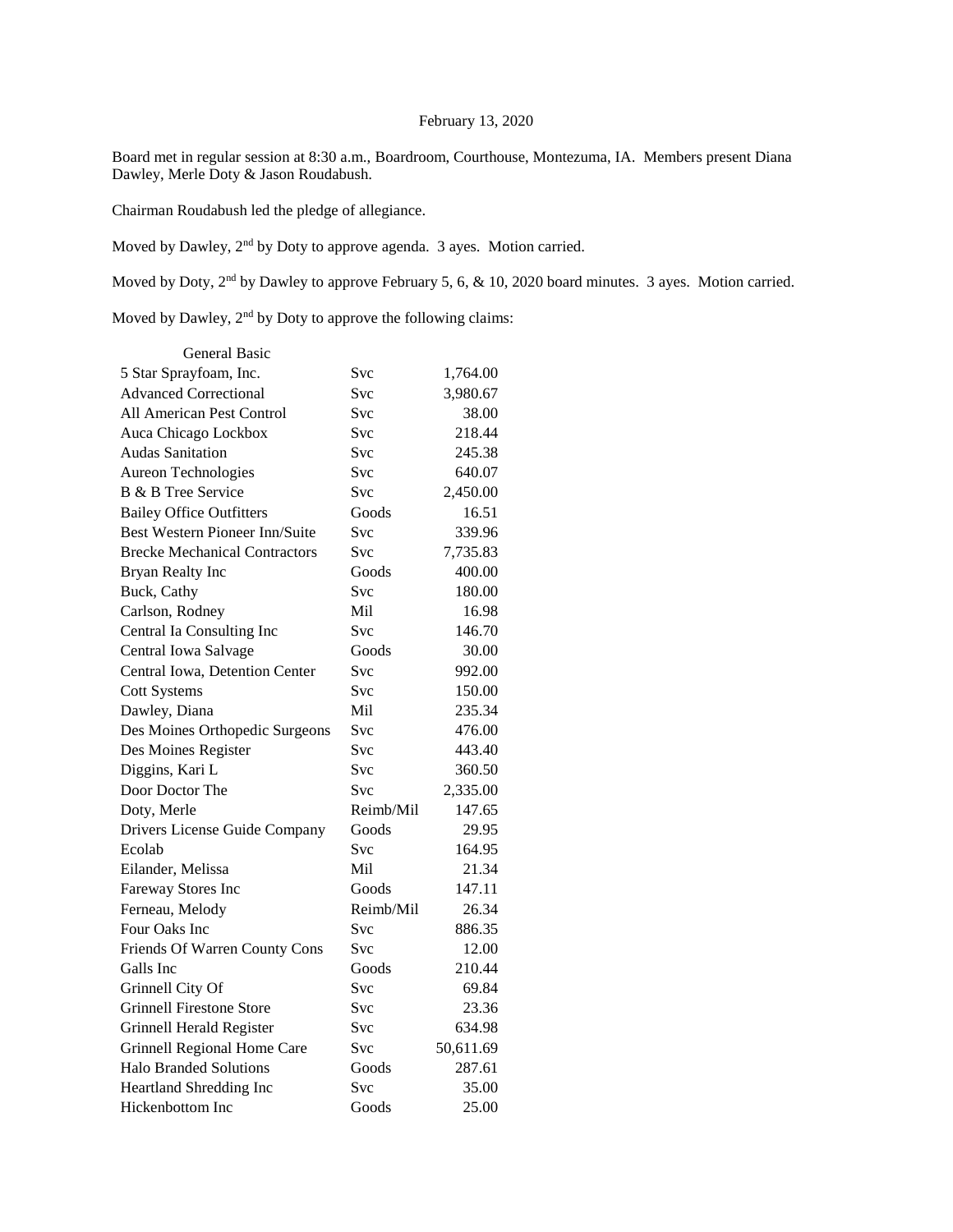| Hometown Hardware                     | Goods      | 843.13          |
|---------------------------------------|------------|-----------------|
| Hy-Vee Store Inc                      | Goods      | 7,821.00        |
| Iowa City VA Volunteer Svcs           | Svc        | 218.00          |
| <b>Iowa Cts Cleaners</b>              | Svc        | 150.00          |
| Iowa Law Enforcement Academy          | Svc        | 750.00          |
| <b>ISAC</b>                           | Svc        | 190.00          |
| Jensen Heating & AC Inc               | Svc        | 507.00          |
| John Deere Financial                  | Goods      | 28.03           |
| Johnson County Sheriff                | Svc        | 45.30           |
| Key Cooperative                       | Goods      | 1,211.69        |
| Klaaren, David                        | Reimb      | 30.00           |
| Lamb, Mary                            | Svc        | 205.00          |
| Linn County Sheriff Office            | Svc        | 59.36           |
| Lowry Electric                        | Goods      | 518.47          |
|                                       | Svc        | 824.80          |
| Lowry Equipment Inc                   | <b>Svc</b> |                 |
| Mahaska Communication Group           | <b>Svc</b> | 122.91<br>35.50 |
| Mahaska County Sheriff                |            |                 |
| Mail Services LLC                     | Svc        | 538.40          |
| Malcom Lumber                         | Goods      | 99.55           |
| Matt Parrott/Storey Kenworthy         | Goods      | 378.26          |
| Mid American Energy                   | Svc        | 2,353.83        |
| <b>Modern Marketing</b>               | Goods      | 617.93          |
| <b>Monte Motor Parts</b>              | Goods      | 7.47            |
| Montezuma Community Boosters          | Svc        | 25.00           |
| Montezuma Municipal Utilities         | Svc        | 2,311.86        |
| Montezuma State Bank                  | Svc        | 26.80           |
| New Century F.S. Inc                  | Goods      | 169.40          |
| Office Depot                          | Goods      | 206.73          |
| Pakor Inc                             | Goods      | 291.92          |
| <b>Pheasants Forever Native Grass</b> | Goods      | 3,475.00        |
| <b>Pitney Bowes</b>                   | Svc        | 641.58          |
| Polk County Sheriff, Civil            | Svc        | 101.18          |
| Division                              |            |                 |
| Ponderosa Supply Ltd                  | Goods      | 17.12           |
| Pow Co Employee Health Plan Tr        | Svc        | 480.28          |
| <b>Poweshiek Transfer Station</b>     | Svc        | 20.54           |
| Premier Office Equipment              | Svc        | 47.82           |
| <b>Quill Corporation</b>              | Goods      | 82.32           |
| Roudabush, Jason                      | Mil        | 126.10          |
| S & S Electric Ltd                    | Svc        | 194.71          |
| Schuck, Russ                          | Reimb/Mil  | 82.41           |
| Schumacher Elevator Co                | <b>Svc</b> | 276.20          |
| Smith Funeral Home                    | <b>Svc</b> | 3,645.00        |
| <b>Staples Credit Plan</b>            | Goods      | 144.98          |
| <b>Story County Sheriff</b>           | Svc        | 127.00          |
| Taylor's Snow Removal &               | Svc        | 1,610.00        |
| Mowing                                |            |                 |
| The Depot Express                     | Goods      | 293.92          |
| The Record                            | Svc        | 786.50          |
| <b>TIAA Commercial Finance Inc</b>    | Svc        | 277.89          |
| True Value                            | Goods      | 386.69          |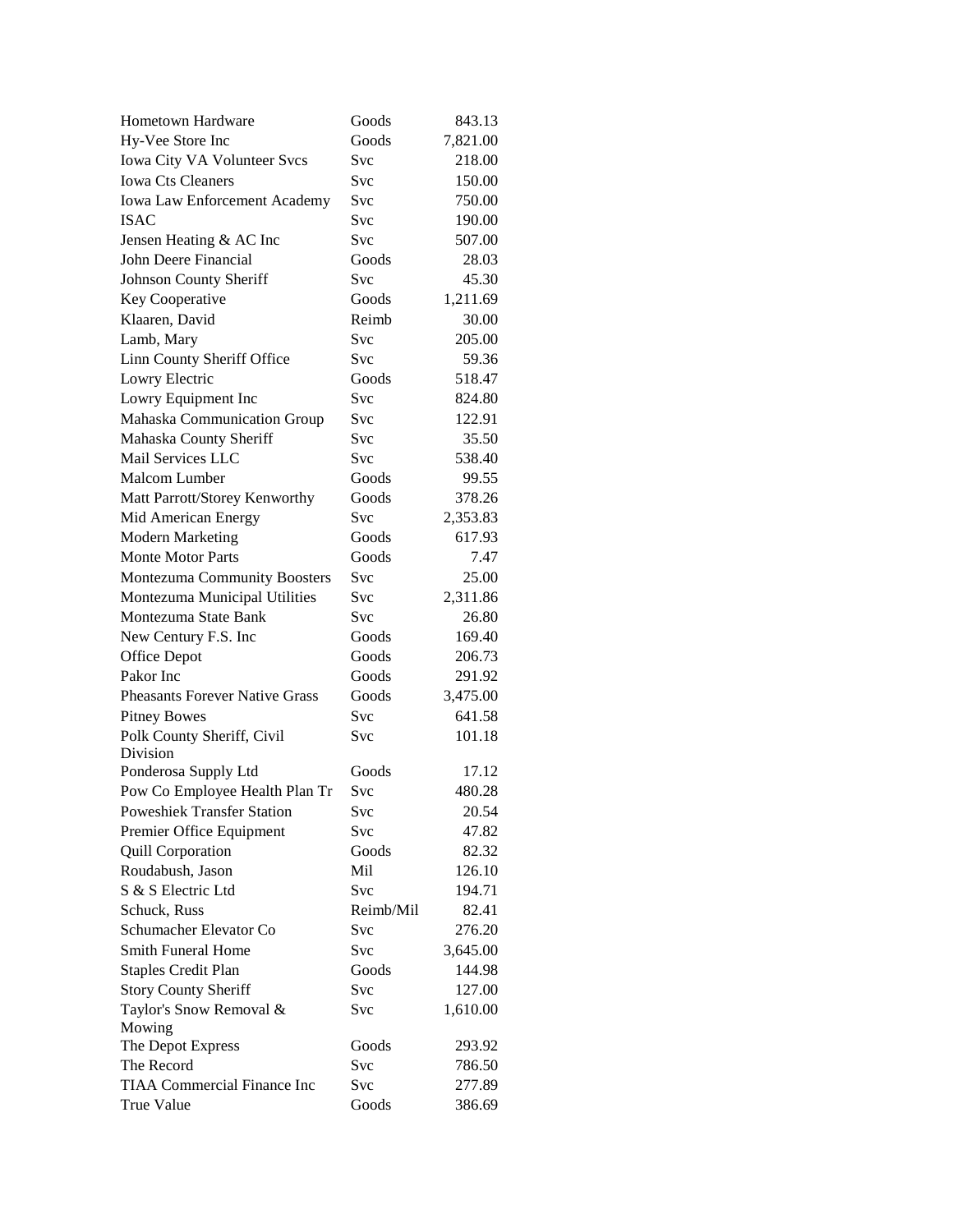| <b>United States Cellular</b>        | Svc        | 1,309.30  |
|--------------------------------------|------------|-----------|
| <b>US Bank Equipment Finance</b>     | <b>Svc</b> | 923.20    |
| Vavroch, Mark                        | Reimb      | 47.00     |
| Verizon                              | Svc        | 360.09    |
| <b>Veterans Information Service</b>  | Goods      | 88.00     |
| West Payment Center                  | <b>Svc</b> | 647.40    |
| Windstream                           | <b>Svc</b> | 685.09    |
| <b>Windstream Communications Inc</b> | <b>Svc</b> | 1,300.00  |
|                                      |            |           |
| General Supplemental                 |            |           |
| Henry M Adkins & Son Inc             | <b>Svc</b> | 591.49    |
| Postmaster/Us Postal Service         | <b>Svc</b> | 100.00    |
| Premier Office Equipment             | Svc        | 43.56     |
|                                      |            |           |
| <b>MH/DD</b>                         |            |           |
| Poweshiek County Auditor             | Svc        | 600.00    |
| Windstream                           | <b>Svc</b> | 271.19    |
|                                      |            |           |
| <b>Rural Services Basic</b>          |            |           |
| <b>E-Kit Training</b>                | Svc        | 375.00    |
| Forensic Education LLC               | Svc        | 399.00    |
| <b>Grinnell Firestone Store</b>      | <b>Svc</b> | 146.77    |
| Iowa Law Enforcement Academy         | <b>Svc</b> | 175.00    |
| Linder Tire Service, Inc.            | Svc        | 69.50     |
| New Century F.S. Inc                 | Goods      | 2,830.93  |
| Steffen, Scott T                     | <b>Svc</b> | 367.72    |
| Taylor Auto Body, Inc                | <b>Svc</b> | 68.00     |
| The Depot Express                    | Goods      | 1,205.54  |
| Vannoy Chevrolet Co                  | <b>Svc</b> | 381.86    |
| Windstream                           | <b>Svc</b> | 49.38     |
|                                      |            |           |
| <b>Sanitary Disposal</b>             |            |           |
| Keystone Laboratories                | Svc        | 504.51    |
|                                      |            |           |
| Pow Co Urban Renewal #3              |            |           |
| JCG Land Services, Inc               | Svc        | 906.40    |
|                                      |            |           |
| Secondary Road                       |            |           |
| Airgas                               | Svc        | 459.58    |
| <b>Alliant Energy/IPL</b>            | <b>Svc</b> | 507.11    |
| Altorfer Machinery Co                | Goods      | 20,717.51 |
| American Legion Blakley Steven       | Svc        | 335.00    |
| Arnold Motor Supply Inc              | Goods      | 699.30    |
| <b>Asphalt Paving Assoc Of Iowa</b>  | <b>Svc</b> | 2,200.00  |
| Auca Chicago Lockbox                 | <b>Svc</b> | 702.77    |
| <b>Audas Sanitation</b>              | <b>Svc</b> | 178.13    |
| Baymont Inn & Suites                 | <b>Svc</b> | 304.64    |
| <b>Boot Barn Inc</b>                 | Goods      | 368.00    |
| <b>Brooklyn Building Center</b>      | Goods      | 192.49    |
| <b>Brooklyn Mun Utilities</b>        | Svc        | 1,509.42  |
|                                      |            |           |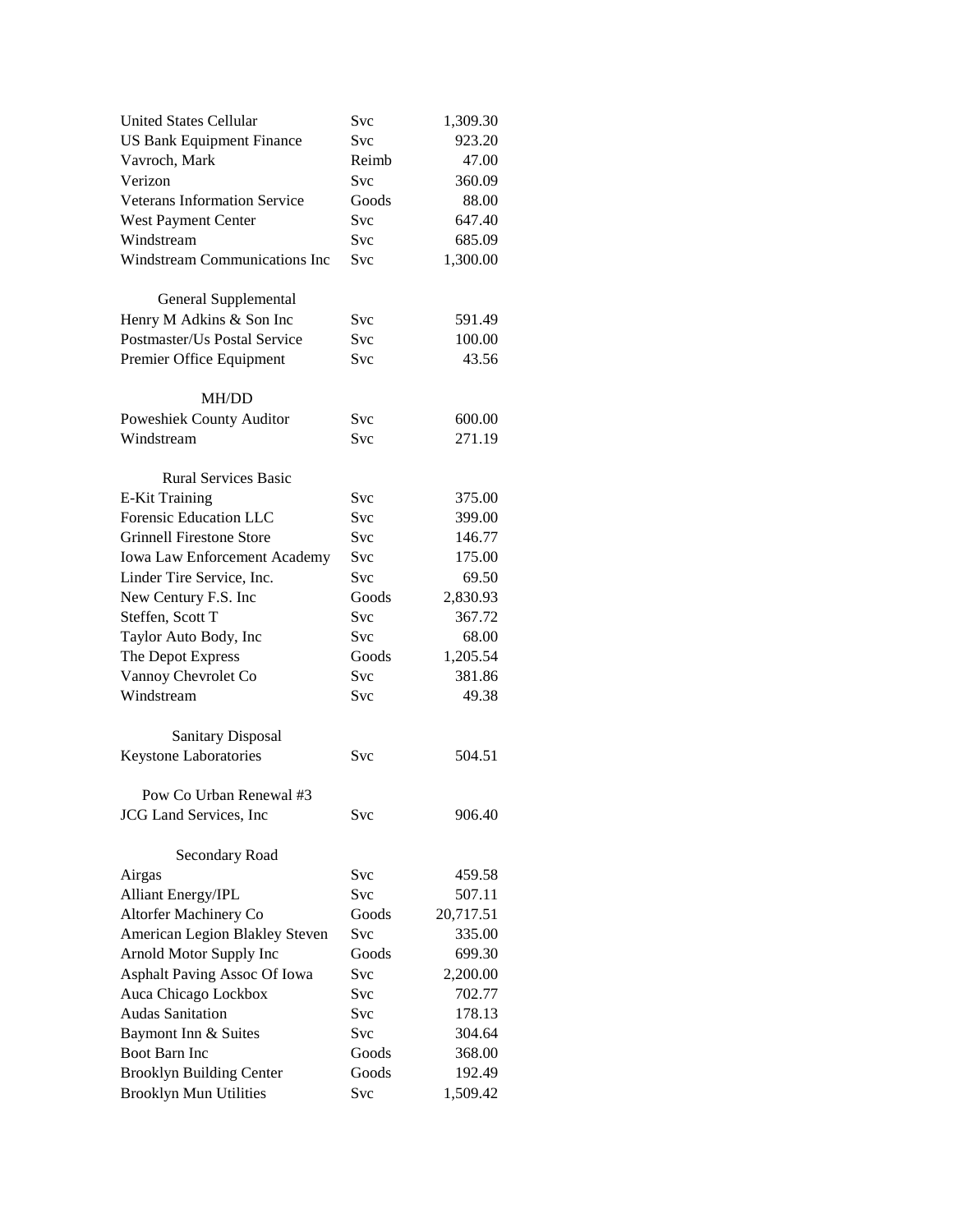| <b>Brooklyn Mut</b>                | Svc        | 27.88     |
|------------------------------------|------------|-----------|
| Telecommunication                  |            |           |
| Calhoun-Burns & Assoc Inc          | Svc        | 14,295.30 |
| Certified Power, Inc.              | Svc        | 4,758.23  |
| Chemsearch                         | Goods      | 202.85    |
| Cintas Corporation                 | Goods      | 77.45     |
| Construction & Aggregate Produ     | Goods      | 2,445.68  |
| Dave Gryp Construction, Inc.       | Goods/Svc  | 4,810.00  |
| Deep River City Of                 | Svc        | 54.36     |
| <b>Fastenal Company</b>            | Goods      | 1,610.02  |
| <b>Gatr Truck Center</b>           | Goods      | 2,208.05  |
| Grinnell City Of                   | Svc        | 90.57     |
| <b>Grinnell Implement Store</b>    | Goods      | 136.71    |
| <b>Hall Construction</b>           | Goods      | 945.00    |
| Henderson Products Inc.            | Goods      | 197.50    |
| Huffaker Garage Doors LLC          | Goods/Svc  | 1,515.00  |
| <b>Industrial Supply Solutions</b> | Goods      | 5,232.68  |
| <b>Inland Truck Parts Co</b>       | Goods      | 3,159.78  |
| <b>ISAC</b>                        | Svc        | 320.00    |
| Jerico Services Inc                | Goods      | 13,255.00 |
| John Deere Financial               | Goods      |           |
|                                    | Svc        | 1,030.92  |
| Key Cooperative                    | <b>Svc</b> | 3,077.51  |
| Kuntz, Craig                       |            | 200.28    |
| Lowry Equipment Inc                | Goods      | 1,500.00  |
| <b>Manatts</b> Inc                 | Goods      | 7,178.88  |
| Martin Equipment Of Il, Inc.       | Goods/Svc  | 4,545.39  |
| <b>MCI</b>                         | Svc        | 36.86     |
| <b>MD</b> Products Inc             | Goods      | 215.76    |
| Mid American Energy                | Svc        | 248.81    |
| Miller, Ryan                       | Svc        | 12.92     |
| <b>Monte Motor Parts</b>           | Goods      | 647.12    |
| Montezuma Municipal Utilities      | Svc        | 1,801.46  |
| Morrison Enterprises Inc           | Goods/Svc  | 860.00    |
| Mutual Wheel Co                    | Goods      | 178.80    |
| Napa Auto Parts                    | Goods      | 434.92    |
| Ohalloran International Inc        | Goods      | 920.66    |
| <b>Oreilly Auto Parts</b>          | Goods      | 10.49     |
| Pow Co Employee Health Plan Tr     | Svc        | 1,921.12  |
| Poweshiek County Extension         | Svc        | 70.00     |
| <b>Poweshiek Transfer Station</b>  | Svc        | 53.50     |
| Poweshiek Water Assn               | Svc        | 116.00    |
| S & S Electric Ltd                 | Svc        | 120.00    |
| Sioux City Truck Sales, Inc.       | Goods      | 473.96    |
| Snap On Tools                      | Goods      | 371.55    |
| <b>Steve Link Ford</b>             | Goods/Svc  | 536.66    |
| Tifco Industries, Inc.             | Goods      | 1,161.69  |
| <b>TIP Rural Electric Coop</b>     | Svc        | 174.00    |
| True Value                         | Goods      | 29.12     |
| US Ag Services, LLC                | Goods      | 1,292.50  |
| Verizon                            | Svc        | 1,326.25  |
| Victor Oil, Inc.                   | Svc        | 16,078.51 |
|                                    |            |           |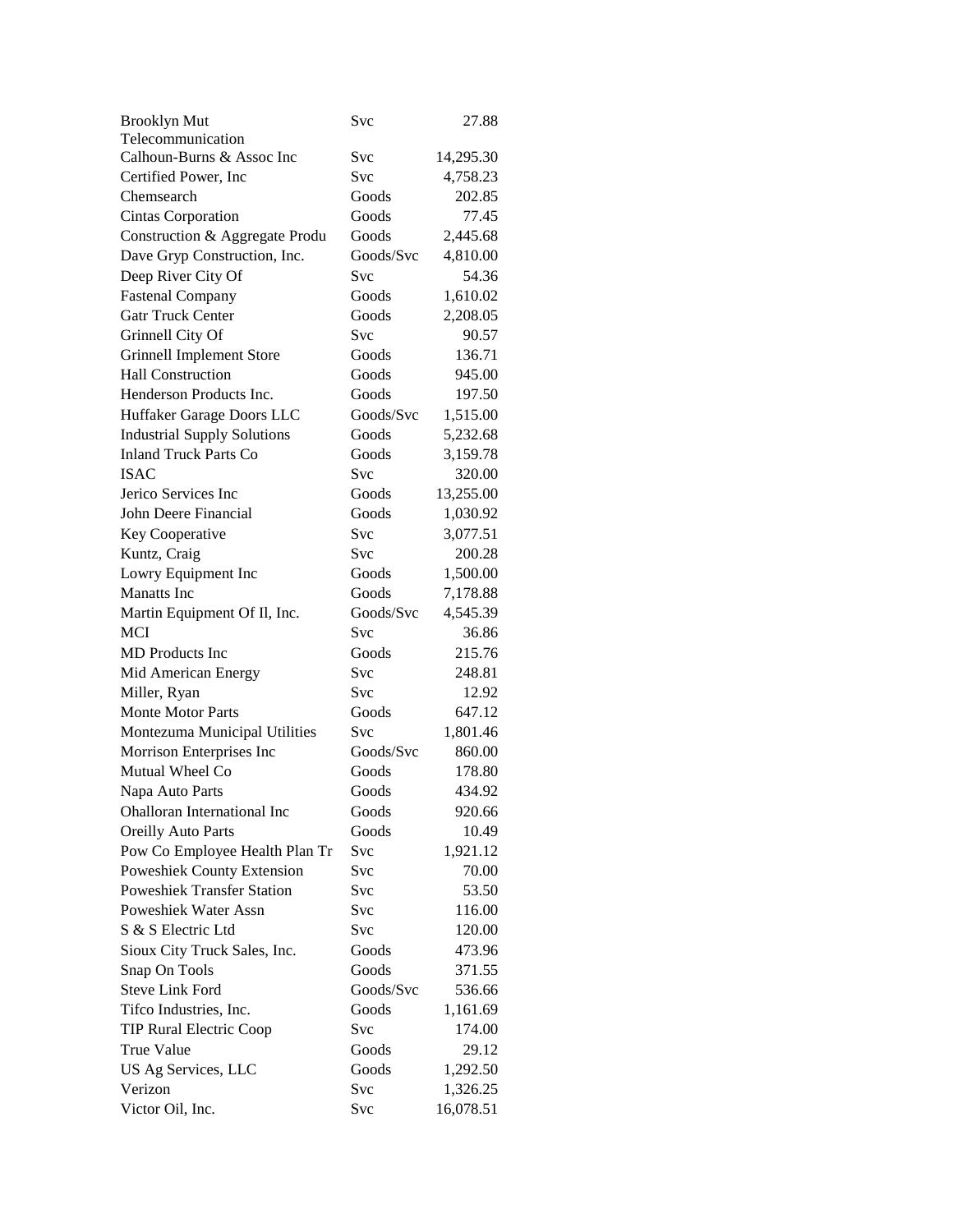| <b>Warner Plastics And Liners</b>  | Goods      | 406.00    |
|------------------------------------|------------|-----------|
| Wex Bank                           | Svc        | 2,209.79  |
| Windstream                         | Svc        | 423.10    |
| Ziegler Inc                        | Svc/Goods  | 7,946.99  |
| Sheriff Commissary                 |            |           |
| Reliance Telephone Inc             | Svc        | 520.00    |
| S & S Appliance                    | Goods      | 1,358.00  |
| <b>Swanson Services Corp</b>       | Goods      | 413.19    |
|                                    |            |           |
| <b>Emergency Management Agency</b> |            |           |
| <b>Grinnell Herald Register</b>    | <b>Svc</b> | 44.88     |
| Matt Parrott/Storey Kenworthy      | Goods      | 62.00     |
| Mid American Energy                | <b>Svc</b> | 94.97     |
| The Depot Express                  | Goods      | 254.13    |
| <b>US Bank Equipment Finance</b>   | Svc        | 15.00     |
| Verizon                            | Svc        | 40.01     |
| Watts Technologies Inc             | Goods      | 21.00     |
| Windstream                         | Svc        | 119.98    |
| E-911                              |            |           |
| <b>Alliant Energy/IPL</b>          | Svc        | 380.17    |
| <b>Brooklyn Mut</b>                | Svc        | 224.20    |
| Telecommunication                  |            |           |
| Century Link                       | <b>Svc</b> | 1,210.65  |
| Cooperative Telephone Co           | <b>Svc</b> | 309.48    |
| Disney-Bruggeman, Dawn             | Svc/Mil    | 2,361.84  |
| Lowry Electric                     | Svc        | 354.98    |
| Matt Parrott/Storey Kenworthy      | Goods      | 30.53     |
| <b>RFCC LLC</b>                    | Svc        | 11,450.00 |
| Searsboro Telephone Co             | <b>Svc</b> | 2,207.30  |
| <b>TIP Rural Electric Coop</b>     | Svc        | 130.19    |
|                                    |            |           |
| Assessor                           |            |           |
| <b>Business Card</b>               | Goods      | 3,131.53  |
| Iowa State Assessors Assn          | <b>Svc</b> | 680.00    |
| Matt Parrott/Storey Kenworthy      | Goods      | 31.96     |
| Pow Co Employee Health Plan Tr     | Svc        | 960.56    |
| Vanguard Appraisals                | Svc        | 11,062.50 |
| Vermillion, Amy                    | Mil        | 140.65    |
| Windstream                         | Svc        | 62.91     |

3 ayes. Motion carried.

8:37 a.m. Dianna Longhenry, Recorder joined the meeting.

Roudabush stated he attended the SCISWA meeting this week. Roudabush stated that board discussed an increase in the residential and commercial garbage rate.

Doty stated he attended the conservation board meeting this week.

10:25 a.m. Moved by Dawley, 2nd by Doty to adjourn. 3 ayes. Motion carried.